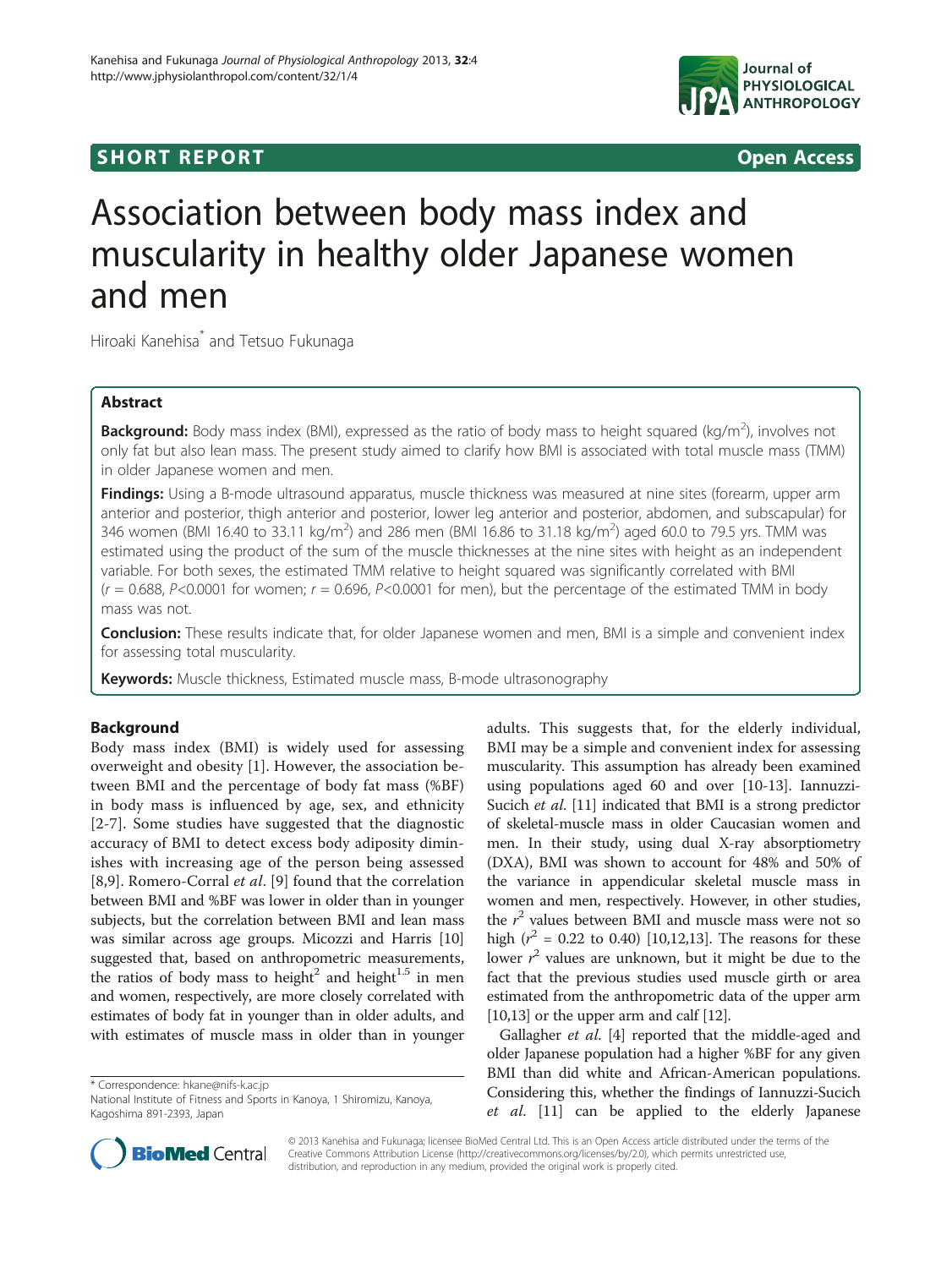<span id="page-1-0"></span>population remains unclear. Furthermore, it seems strange that the previous studies cited above correlated the measures obtained from a limited number limbs with BMI, which is an index representing the total body. To our knowledge, no study has examined how total muscle mass is associated with BMI in elderly individuals. Thus, the present study aimed to examine the association between BMI and muscle mass in elderly Japanese individuals of both sexes. To this end, we determined muscle thicknesses at nine sites of the body using B-mode ultrasonography. The product of the sum of muscle thicknesses at these nine sites with height was shown to have a high correlation with total muscle mass (TMM) in a sample of Japanese women and men [\[14](#page-3-0)]. The equation with the product of the two variables as an independent variable for predicting TMM, developed in the previous study [[14](#page-3-0)], has been successfully used to examine age-related muscle loss in Japanese men and women aged 20 to 95 years [[15](#page-3-0)]. Using of the prediction equation, therefore, the present study estimated TMM for an older population. We hypothesized that, for the elderly population, the estimated TMM relative to height squared would be significantly correlated with BMI, but its value relative to body mass would not.

## Methods

#### Ethics approval

This study was approved by the Ethics Committee of the Graduate School of Arts and Sciences, University of Tokyo, Japan, and was consistent with the institutional ethics requirements for human experimentation in accordance with the Declaration of Helsinki. The subjects were fully informed of the purpose and risks of the experiment, and gave their written informed consent.

### Subjects

A group of 346 women and 286 men aged 60.0 to 79.5 years voluntarily participated in this study. None of the subjects was or had been an athlete. Moreover, none was using walking sticks or other walking aids ,and all were functionally independent in daily life. In addition, no participant was on an extreme diet or using any major medications, such as chemotherapy, cardiac, respiratory, or antipsychotic drugs. The mean  $\pm$  standard deviation (SD) for age, height, body mass, and BMI are presented in Table 1.

#### Muscle thickness measurements

Muscle thickness was measured at nine sites (forearm, upper arm anterior and posterior, thigh anterior and posterior, lower leg anterior and posterior, abdomen, and subscapular) on the right side of the body, using a real time B-mode ultrasound apparatus (SSD-500, Aloka Co., Tokyo, Japan). The position of the subjects

## Table 1 Descriptive data on the measured variables<sup>a,b</sup>

| <b>Variables</b>                        | Women, $n = 346$ | Men, n = 286     |
|-----------------------------------------|------------------|------------------|
| Age, years                              | $69.4 \pm 4.9$   | $69.8 \pm 4.7$   |
| Height, cm                              | $150.1 \pm 5.4$  | $163.4 \pm 6.0$  |
| Body mass, kg                           | $53.6 \pm 7.1$   | $63.5 \pm 8$ .   |
| BMI, kg/m <sup>2</sup>                  | $23.77 \pm 2.77$ | $23.76 \pm 2.58$ |
| Muscle thickness, mm                    |                  |                  |
| Forearm                                 | $19.1 \pm 3.4$   | $22.6 \pm 4.2$   |
| Upper arm anterior                      | $28.4 \pm 3.8$   | $33.3 \pm 4.6$   |
| Upper arm posterior                     | $26.9 \pm 4.7$   | $32.8 \pm 5.1$   |
| Thigh anterior                          | $38.1 \pm 5.6$   | $42.1 \pm 6.1$   |
| Thigh posterior                         | $56.6 \pm 7.0$   | $61.9 \pm 7.5$   |
| Lower leg anterior                      | $25.9 \pm 2.8$   | $28.7 \pm 3.2$   |
| Lower leg posterior                     | $59.5 \pm 4.6$   | $66.0 \pm 5.6$   |
| Subscapular                             | $18.2 \pm 4.3$   | $21.1 \pm 4.7$   |
| Abdomen                                 | $7.6 \pm 1.7$    | $10.4 \pm 2.1$   |
| $SMTc$ , mm                             | $280.3 \pm 21.4$ | $319.8 \pm 27.7$ |
| TMM <sup>d</sup> , kg                   | $13.8 \pm 2.6$   | $20.8 \pm 3.7$   |
| TMM/ht <sup>2,e</sup> kg/m <sup>2</sup> | $6.10 \pm 0.99$  | $7.77 \pm 1.15$  |
| %TMM <sup>f</sup>                       | $25.7 \pm 3.1$   | $32.7 \pm 3.5$   |

a Values are mean ± SD.

<sup>b</sup>All listed variables except for age and BMI were significantly greater

 $(P<0.0001)$  in men than in women. <sup>c</sup>Sum of the muscle thickness values at nine sites.

dEstimated total muscle mass.

eTMM relative to height squared.

f Percentage of TMM in body mass.

during the ultrasonographic measurements, the site selected for obtaining cross-sectional images, and determination of muscle thickness at each site were the same as those described in a previous study [[15\]](#page-3-0). The sum of muscle thicknesses at the nine sites (SMT) was used to estimate TMM. TMM was estimated using the prediction equation developed by Sanada et al. [[14](#page-3-0)]: TMM (kg) =  $0.687 \times SMT$  (cm)  $\times$  body height (m) – 15.122 ( $R^2$  = 0.96, SEE = 1.1 kg). In addition to the absolute value, the estimated TMM relative to height squared (TMM/ht<sup>2</sup>, kg/m<sup>2</sup>) and the percentage of the estimated TMM in body mass (%TMM) were calculated, and used to examine how muscularity and the relative distribution of muscle mass within body mass are associated with BMI.

## **Statistics**

Descriptive values are presented as mean ± SD. An unpaired Student's t-test was used to test the differences between men and women in the measured variables. A simple linear regression analysis was used to calculate the coefficient of correlation between BMI and  $TMM/ht<sup>2</sup>$  or %TMM. The probability level for statistical significance was set at  $P<0.05$ .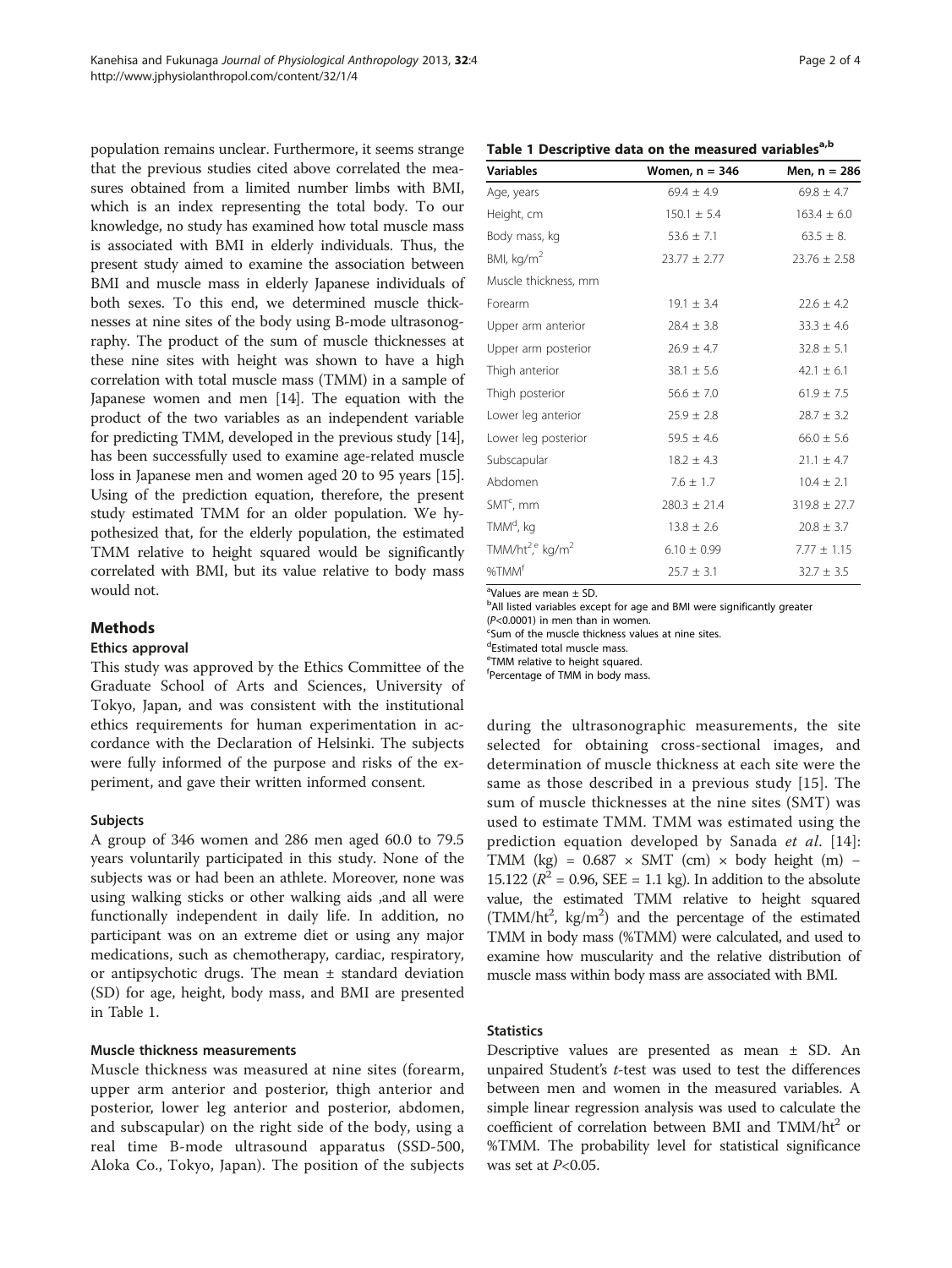

## Results

All measured variables except for age and BMI were significantly greater in men than in women (Table [1](#page-1-0)).  $TMM/ht<sup>2</sup>$  was significantly correlated with BMI in both women ( $r = 0.688$ ,  $P < 0.0001$ ) and men ( $r = 0.696$ ) P<0.0001) (Figure 1). However, %TMM was not significantly associated with BMI in either sex:  $r = -0.024$ ( $P > 0.05$ ) for women and  $r = -0.029$  ( $P > 0.05$ ) for men (Figure 2).

## Discussion

The current results support our hypothesis regarding the association between BMI and muscle mass, and indicate that, for the elderly person, BMI is an index

that assesses total muscularity rather than the relative distribution of muscle mass within the total body. Based on the  $r^2$  values, BMI accounted for 47% and 48% of the variance in  $TMM/ht^2$  in women and men, respectively. These values are higher than those reported in previous studies using anthropometric approaches for predicting muscle size [[10,12](#page-3-0),[13\]](#page-3-0), and are comparable those in the study of Iannuzzi-Sucich et al. [\[11](#page-3-0)] who used DXA to determine appendicular skeletal muscle mass. In the present study, we estimated the total muscle mass by using a prediction equation developed by Sanada et al. [[14\]](#page-3-0). Based on the report of Sanada et al. [14], the accuracy of the ultrasonography prediction model for estimating TMM is greater than that of anthropometric